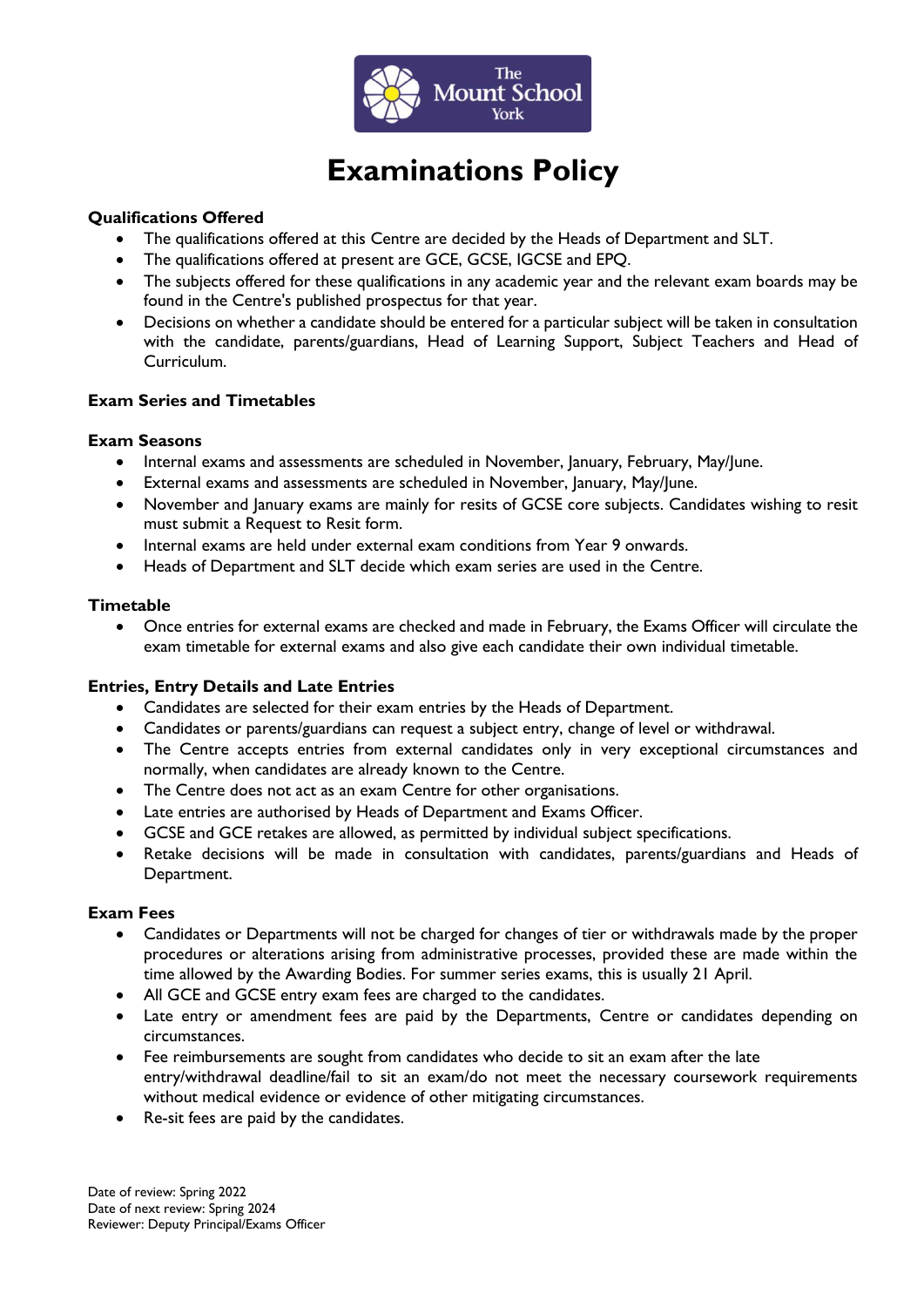# **Equality and Disability Policy**

# **Equality**

• All Examination Centre staff must ensure that they meet the requirements of any equality legislation. The Centre will comply with the legislation, including making reasonable adjustments to the service that they provide candidates in accordance with requirements defined by the legislation, Awarding Bodies, and JCQ. This is the responsibility of the Examinations Officer in liaison with the Head of Learning Support (SENCO).

# **Disability Policy**

## JCQ guidelines state:

'A person has a disability for the purposes of the DDA if he/she has a physical or mental impairment that has a substantial and long-term adverse effect on her/his ability to carry out normal day-to-day activities'.

- The Centre will meet the requirements of the DDA by ensuring that the exams Centre is accessible and improving candidate experience. This is the responsibility of the Senior Leadership Team, Exams Officer and Head of Learning Support.
- The Centre will comply with its legal responsibilities under the Special Educational Needs Code of Practice 2014 and Disability Equality Act 2010.
- It will accommodate the needs of applicants who have disabilities for which, with reasonable adjustments, the Centre can cater adequately.
- Parents of a child who has any disability should provide the Centre with full details as soon as possible. Based on the disability information, the Centre will assess the student's needs and consult with parents and other relevant bodies about the adjustments.

## **Access Arrangements**

- The Head of Learning Support will inform the Exams Officer and subject teachers of candidates with special educational needs who are embarking on a course leading to an exam. The Exams Officer will then inform staff of any special arrangements that individual candidates can be granted during the course and in the exams. Any agreed access arrangements should also be used in classwork and internal exams as the Centre has to provide evidence that this is the candidate's normal way of working. Subject teachers will be asked to provide evidence of need of the agreed Access Arrangement in their particular subject for each candidate.
- A candidate's access arrangements requirement is determined by the Head of Learning Support or an appropriately qualified professional or specialist.
- Making access arrangements for candidates to take exams is the responsibility of the Exams Officer.
- Submitting completed access arrangement applications to the Awarding Bodies is the responsibility of the Exams Officer and Head of Learning Support.
- All candidates entitled to access arrangements will sign a data release form prior to the online submission of their application.
- Rooming for access arrangement candidates requiring separate invigilation will be arranged by the Exams Officer. Candidates will be informed of venues well in advance.
- Invigilation and support for access arrangement candidates will be organised by the Exams Officer.

## **Word Processing/Use of a Laptop**

The Centre may grant permission to certain candidates to use a laptop in exams. However, this is subject to the candidate fulfilling certain criteria and will not be granted just because a candidate feels better using one. A candidate must have:

- A learning difficulty which has a substantial and long term adverse effect on their ability to write legibly.
- A medical condition.
- A physical disability.
- A sensory impairment.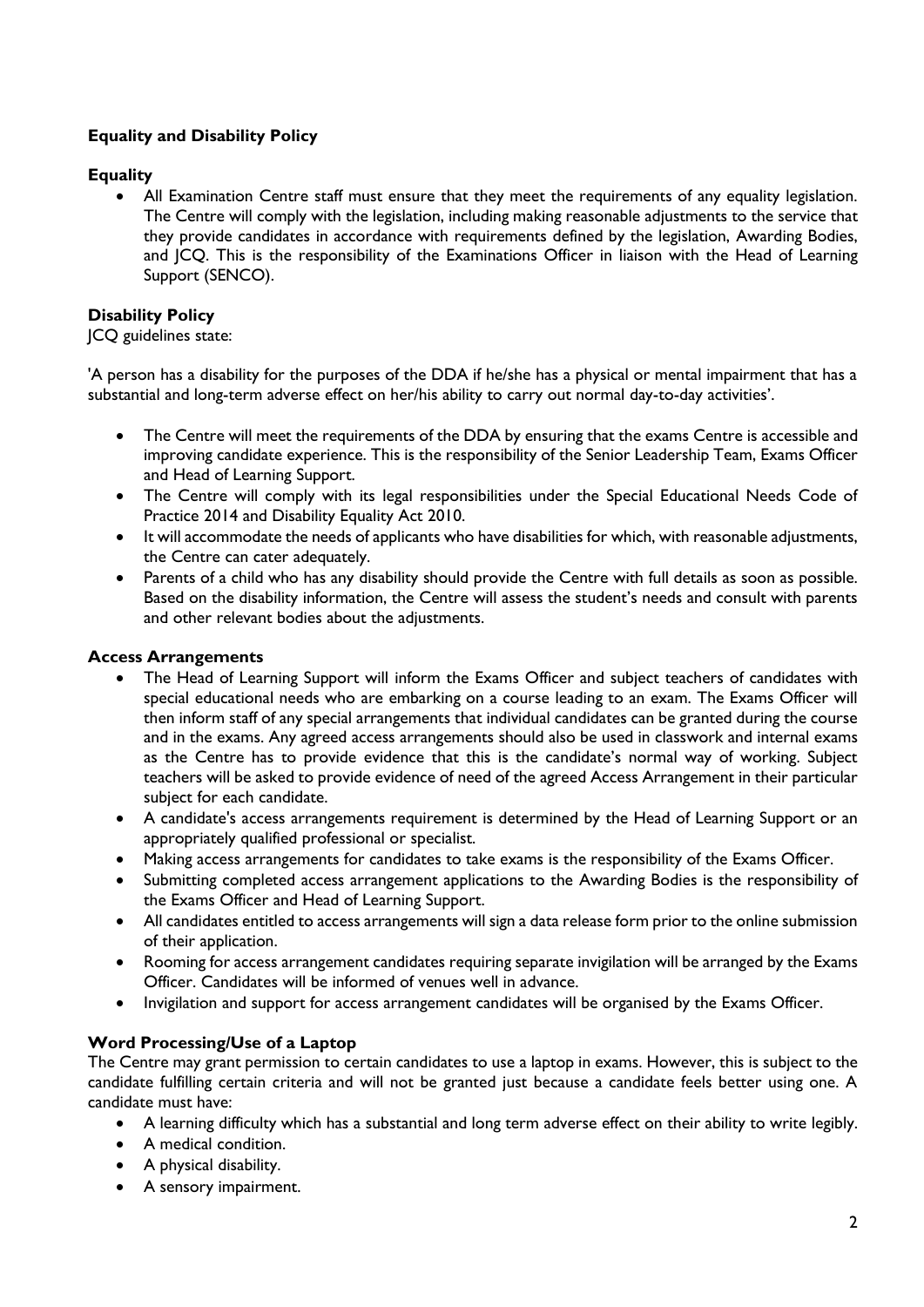- Planning and organisational problems when writing by hand.
- Very poor/illegible handwriting.
- The use of a word processor must reflect the candidate's normal way of working within the Centre.

Instructions to candidates using word processors in exams will be issued to relevant candidates and is also contained in the **Public Examinations 2021-2022** at the end of this document

# **Supervised Rest Breaks as an Exam Access Arrangement**

- Rest-breaks must always be considered before making an application for extra-time.
- Head of Learning Support MUST be satisfied that:
	- The student has an impairment which has a substantial and long term adverse effect, giving rise to persistent and significant difficulties (the candidate is disabled within the meaning of the Equality Act); and
	- There is a genuine need for the arrangement.

Rest Breaks can be awarded for:

- Cognition and learning needs:
- Communication and interaction need:
- A medical condition:
- Sensory and physical needs:
- Social, mental and emotional needs.

# **Use of a Separate Room for Invigilation.**

On rare occasions, candidates may be granted the use of a separate room to complete exams. In order to qualify for this arrangement, a candidate must:

- Have a long term psychological impairment where sitting exams with other candidates would have an adverse effect.
- Have a proven need to read the paper aloud to help comprehension.
- Have used this as their normal way of working within the Centre.

## **Overseas Students**

- Managing overseas students is the responsibility of the Exams Officer. All overseas students are entitled to use a bilingual dictionary in exams, if this is their normal way of working. Extra-time for dictionary use will only be granted in exceptional circumstances and then the maximum extra time allowed is 10% which is dictated by JCQ Regulations.
- Whether any extra-time is granted will be at discretion of subject staff, based on the normal way of working.
- An exam copy of dictionaries in the relevant language will be provided to candidates at the start of each exam. Candidates will receive guidance on dictionary use in EAL lessons.
- No candidates will be allowed to use dictionaries in exams where marks are awarded for Spelling, Punctuation and Grammar e.g. GCSE English, GCSE Geography, History and RS

## **Candidates**

- The Centre's published rules on acceptable dress, behaviour and candidates use of mobile phones and other electronic devices apply at all times. Candidates will be issued with a copy of these rules before the start of the relevant exam season. These rules are displayed towards the end of this policy.
- Candidates' personal belongings remain their own responsibility and the Centre accepts no liability for their loss or damage.
- Disruptive candidates are dealt with in accordance with JCQ guidelines.
- Candidates are expected to stay for the full exam time and will not be able to leave the exam early.
- Candidates may only leave the exam room for a genuine purpose and are required to return immediately to the exam room. They must be accompanied by a member of staff at all times.
- The Exams Officer is responsible for handling late or absent candidates on the exam day or subsequently.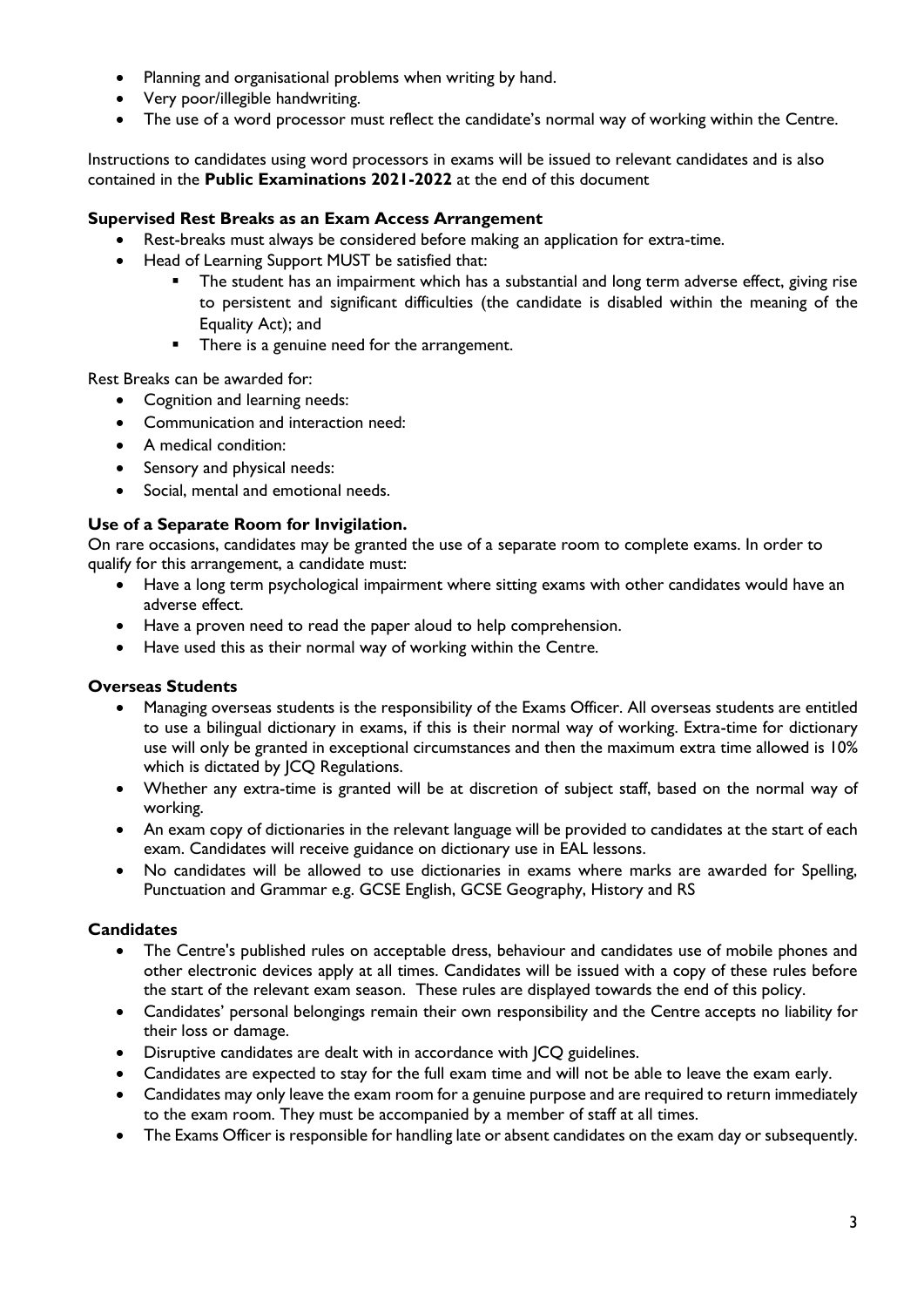## **Clash Candidates**

The Exams Officer will be responsible as necessary for supervising escorts, identifying a secure venue and arranging overnight stays if necessary.

## **Special Consideration**

Should a candidate be ill before an exam, suffer bereavement or other trauma, be taken ill during the exam itself or otherwise disadvantaged or disturbed during an exam, then it is the candidate's responsibility to alert the Centre, the Exams Officer and the Exam Invigilator, to that effect.

The candidate must support any special consideration claim with appropriate evidence within three days of the exam, for example by providing a letter from the candidate's doctor. The Exams Officer will then apply for special consideration on behalf of the candidate to the relevant Awarding Body within seven days of the exam.

In the case of long term illness previous to the examination period, the Exams Officer may:

- Apply for an extension of coursework/controlled assessment deadlines on behalf of the candidate to individual Exam Boards.
- Apply for special consideration from the relevant Awarding Bodies for all modules sat by the candidate.
- Contact the Universities involved with a request for special consideration on results day, outlining the circumstances.

 $**$  Candidates should be aware that adjustments are only relatively minor (1-5%), so that they do not compromise the integrity of the standard. They should also be aware that special consideration can never make up for difficulties faced and some candidates may be simply too ill or distressed to cope with exams.

### **Controlled Assessments/Non-Examination Assessments and Appeals**

- Controlled assessment (CA) or Non-Examination Assessment (NEA) replace the largely discontinued term coursework.
- Candidates who have to prepare portfolios should do so by the end of the course or Centre-defined date.
- It is the duty of Heads of Department to ensure that all CAs/NEAs are despatched to meet exam board deadlines. The Exams Officer is responsible for sending the Centre Mark Sheets to the relevant exam board or assisting staff with submitting marks electronically.
- Marks for all internally assessed work and estimated grades are provided to the exams office by subject teachers/Head of Departments.

#### **Centre Assessed Marking Policy and Appeals Procedure**

The Mount School York is committed to ensuring that whenever its staff mark examination candidates' work and controlled assessments, this is done fairly, consistently and in accordance with the Awarding Body's specification and subject-specific associated documents.

Candidates' work will be marked by staff who have appropriate knowledge, understanding and skill, and who have been trained in this activity. As a Centre, we are committed to ensuring that work produced by candidates is authenticated in line with the requirements of the Awarding Body. Where a number of subject teachers are involved in marking candidates' work, internal moderation and standardisation will ensure consistency of practice. Subject Teachers/Heads of Department will ensure that candidates are informed of their Centre Assessed Marks.

#### **Review of Marking for Centre Assessed Marks for Controlled Assessment:**

A candidate may ask for their Centre Assessed Mark to be reviewed before the mark is submitted to the Awarding Body, should they feel that there has been a problem with the marking and assessment process carried out by the Subject Teacher/Department. Candidates may request copies of materials from teaching staff to assist them in considering whether to request a review of the Centre's marking of the assessment. Relevant copies of materials, having been requested, will promptly be made available to the candidate by the teacher.

Any request for a review of marking must be made, in writing, to the Exams Officer, using the appropriate form – please see Appendix 1 overleaf. Any such request must be made within 5 working days of the date when the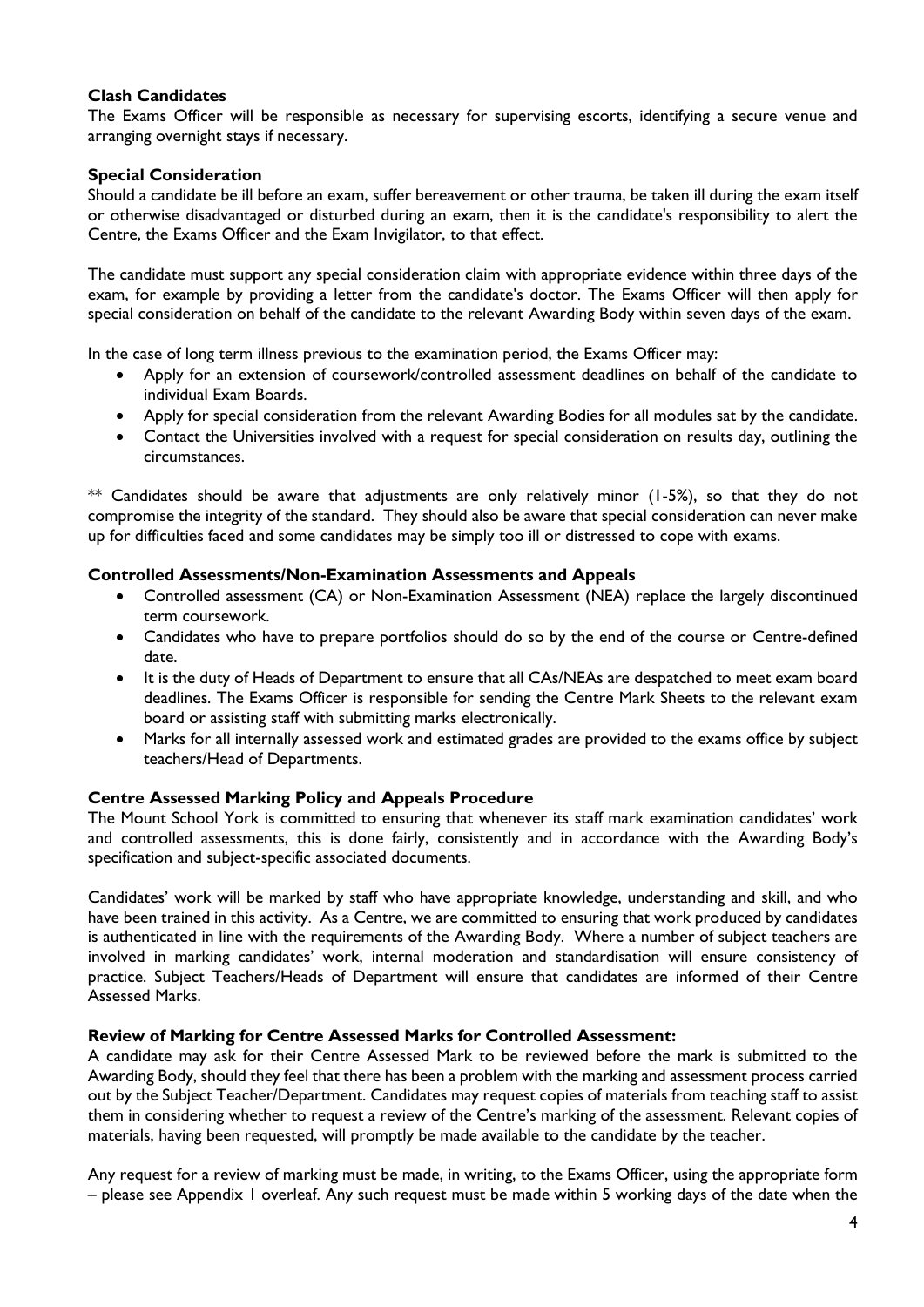candidate was first informed of the original mark by their teacher. Requests made after that deadline will not be considered. The candidate must explain in full the reasons for this request.

The charge for a candidate wishing to request a review of their Centre Assessed Mark through the process of an internal appeal, are the same as those charged by the relevant Awarding Body for a post results review of marking. These costs are published by the exam boards and are available from the Exams Officer. A cheque must be made payable to The Mount School York to cover the cost of this service as the request for the review of marking is made.

In most cases the review of marking will be carried out by the Deputy Principal as long as they have had no previous involvement in the assessment of that candidate. Otherwise the Deputy Principal will ask another member of staff with appropriate competence to carry out the review. The Subject Teacher/Head of Department will instruct the reviewer to ensure that the candidate's mark is consistent with the standard set by the Centre.

Subject Teachers/Heads of Department must allow sufficient time for the review to be carried out, to make any necessary changes to marks and to inform the candidate of the outcome, all before the Awarding Body's deadline for submitting Centre marks to relevant exam board.

The candidate will be informed in writing by the Deputy Principal of the outcome of the review. The outcome of the review will be made known to the Principal. A written record will be kept and made available to the Awarding Body upon request. Should the review of the Centre's marking bring any irregularity in procedures to light, the Awarding Body will be informed immediately.

After candidates' work has been internally assessed, it is moderated by the Awarding Body to ensure consistency in marking between Centres. This Awarding Body moderation process may lead to mark changes and therefore the Centre Awarded Mark should always be considered as provisional. The Awarding Body's moderation process is outside the control of The Mount School and is not covered by this procedure.

### **Appeals Against Internal Assessments (CA/NEA)**

In accordance with the Code of Practice for the conduct of external qualifications produced by the QCA, we are committed to ensuring that:

- Internal assessments are conducted by staff who have the appropriate knowledge, understanding and skills.
- Evidence provided by candidates is produced and authenticated according to the requirements of the relevant specifications for each subject.
- The consistency of internal assessment is assured through internal standardisation as set out by the Awarding Bodies.
- Staff responsible for internal standardisation and/or assessment will attend any compulsory training sessions.
- Candidates will be informed of their marks for internally marked assessments before these marks are submitted to the exam boards. At that stage, they have the opportunity to ask for a review of the mark awarded. Any such review will be carried out according to JCQ guidelines.
- After submission of marks, appeals may be made to the School regarding the **procedures** used in **internal assessment**, but **not the actual marks or grades** submitted by the School for moderation by the Awarding Body.
- A pupil or parent wishing to appeal against the procedures used in internal assessments should contact the Examinations Officer. The enquiry will consider whether the procedures used in the internal assessment conformed to the published requirements of the Awarding Body.
- The appellant will be informed in writing of the outcome of the appeal, including details of any relevant communication with the Awarding Body and of any steps taken to further protect the interests of the candidates.

*See Appendix 1 for Appeal against Internal marking. See Appendix 2 for Internal Appeals form.*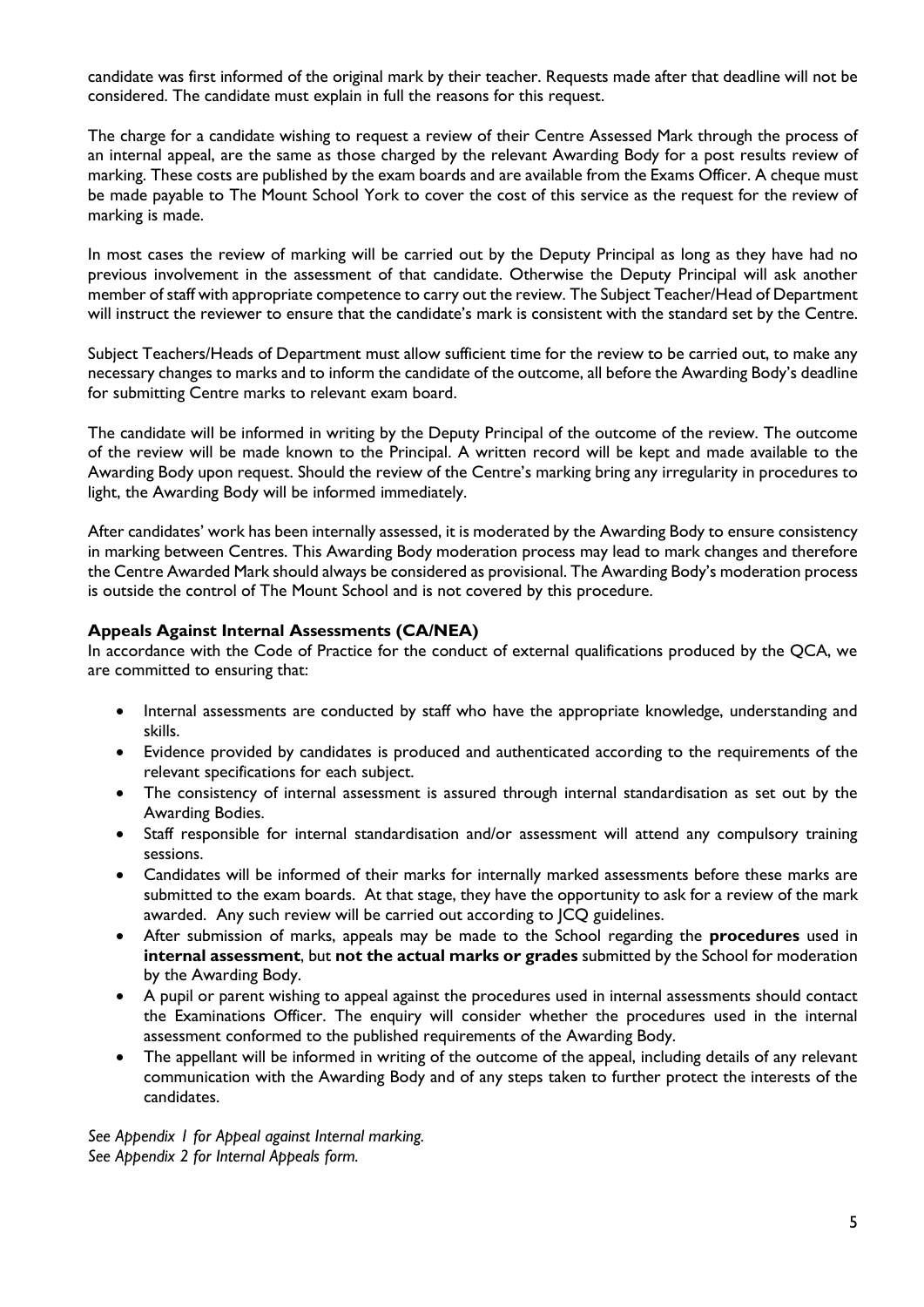# **Results, Enquires About Results (EARs) and Access To Scripts (ATS)**

- Candidates will receive individual result slips on results days, either in person at the Centre, by email or post to their home addresses. They may also phone the Centre after a particular time. Heads of School will gather together information as to how the candidate wishes to be notified at the end of the Summer Term.
- Should candidates wish anyone else to collect results on their behalf, they must notify their Head of School well in advance of results day.
- Arrangements for the Centre to be open on results days are made by the SLT.
- Candidates will be notified by Heads of School the times from which their results will be available.
- Heads of Department will be expected to be in School on both A Level and GCSE Results Days to deal with any queries in their subjects.
- It is the responsibility of the Exams Officer to prepare results grids for staff.
- The Exams Officer and Deputy Principal will also compile overall exam statistics to be issued to necessary agencies. The Head of Careers will monitor university acceptances and clearing opportunities.

#### **EARs**

- EARs may be requested by Centre staff or candidates if there are reasonable grounds for believing there has been an error in marking. The candidate's consent is required before any EAR is requested. A signed copy of the JCQ candidate consent form shall be put on file. The cost of the EAR will normally be charged to the candidate except where a Head of Department feels that the whole cohort have been severely marked, in which case the EAR may be undertaken at the Centre's expense. Any such decision will be made by the Principal.
- For GCE and some GCSE papers it is possible to request a priority photo copy before requesting EARs.
- When the Centre does not support a candidate's or parent's request for an EAR, a candidate may still apply to have an enquiry carried out.
- The Exams Officer will inform Heads of Department of the deadlines for EAR applications.

### **ATS**

- After the release of results, candidates may ask subject staff to request the return of papers.
- Centre staff may also request scripts for investigation or for teaching purposes. In **both cases**, the consent of candidates must be obtained, ideally on a JCQ consent form but an email from the candidate will also suffice.
- Candidates will be charged for any ATS requested, except when these are requested by a Department. The Principal must countersign any such requests.

#### **Certificates**

- For candidates who are no longer pupils at the Centre, certificates are posted by recorded delivery.
- Overseas candidates are required, if possible, to provide a UK address e.g. university or guardian as it is not our policy to send certificates overseas by ordinary mail, given their importance.
- Candidates must return a slip to confirm that they have received their certificates.
- For candidates still in School, certificates are collected and signed for.
- Certificates can be collected on behalf of a candidate by third parties, provided they have been authorised to do so by the candidate.
- The Centre retains certificates for three years, should they not have a suitable address for posting.
- A transcript of results may be issued to candidates at a later date by the Centre. However, should, candidates lose their certificates and future employers require original certificates, they can only obtain replacements from the relevant exam boards. There is a charge for this.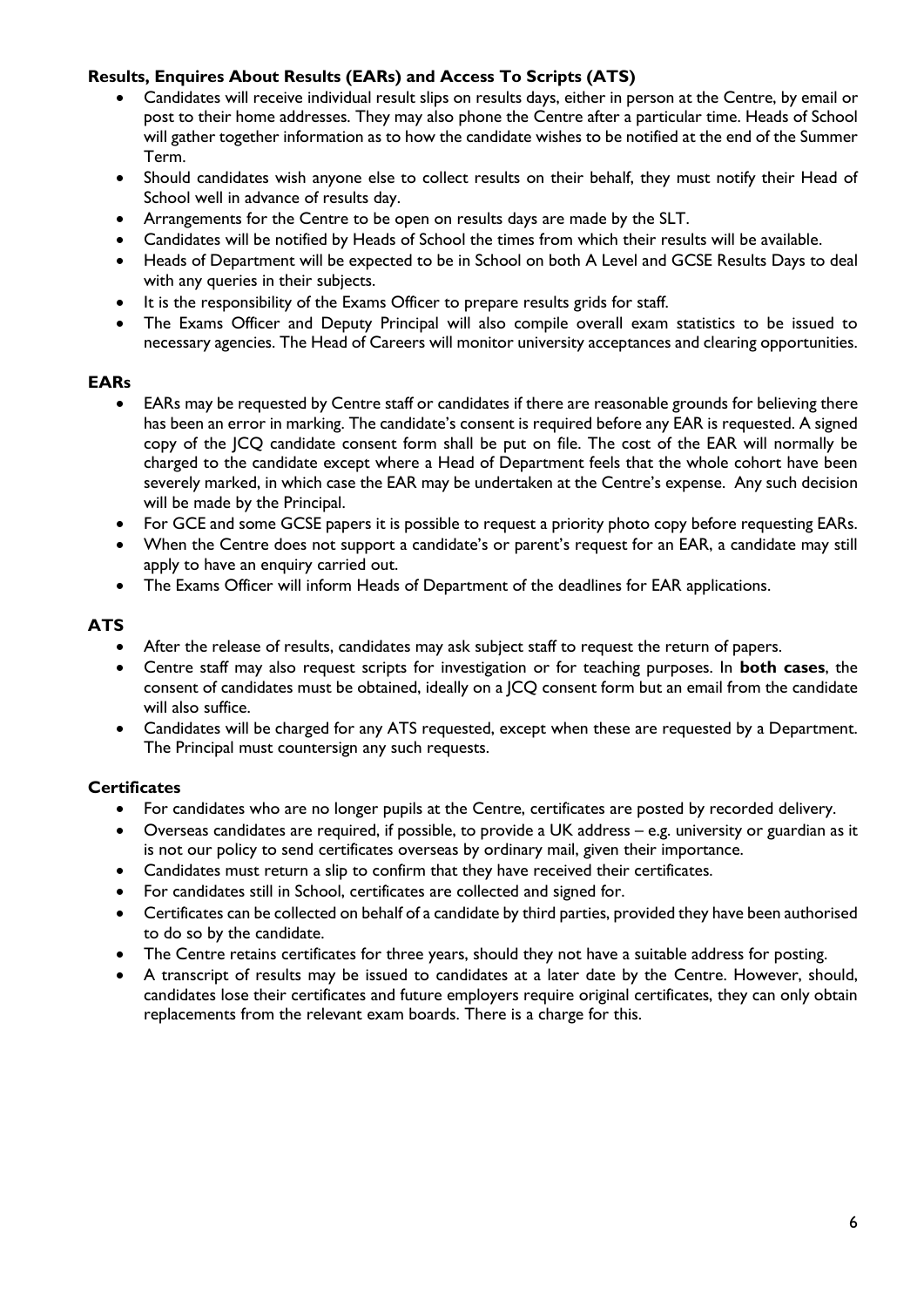# **Public Examinations Regulations and Guidance**

### **Regulations – Make sure you know the rules**

- 1. **You must be on time for all examinations.** If you are late, your work might not be accepted.
- 2. For morning exams be down in Sports Hall by **8.30am**.
- **3.** For afternoon exams be down in Sports Hall by **1.20pm** be in school by 1.00pm. **\*\*Sign in at reception if necessary.**
- 4. You must not become involved in any unfair or dishonest practice in any part of the examination.
- **5.** If you try to use any unfair practice, or break the rules in any way, you could be disqualified **from all your subjects.**
- 6. You may take into the examination room only the materials and equipment which are allowed.
- 7. You must not take into the examination room any unauthorised materials or equipment which might give you an unfair advantage such as notes, calculator cases/instruction leaflets, bags, personal TVs/stereos, electronic or radio communication devices, including **mobile telephones**, iPods, **watches** and MP3 players. This year the JCQ Regulations state that **no watches of any type are allowed in the exam room.** Any pencil cases taken into the examination room must be **see-through**. Possession of unauthorised material is breaking the rules, even if you do not intend to use it, and you will be subject to penalty and possible disqualification.
- 8. You must not use correcting pens, fluid or tape, highlighters or pale coloured gel pens in your answers.
- 9. You must not talk to or otherwise communicate with or disturb other candidates, once the examination has started. Do not look around the room at other candidates – remain focused within your own space.
- 10. If you leave unsupervised before the end of the examination, you will not be allowed to return. If you wish to go to the toilet, you will be accompanied, while out of the exam room, by an invigilator.
- 11. If you wish, you may bring a water bottle with you into the exam room. This must be in a clear bottle with any labels removed. Food is forbidden unless there are special circumstances and you have asked prior permission.
- 12. You must follow the **agreed dress code** for all examinations. Remember that it may be cooler in the Sports Hall than elsewhere.

#### **Information – Make sure you attend and bring what you need**

- 1. Know the dates and times of your examinations.
- 2. Arrive **at least ten minutes** before the start of each examination. Although your timetable will say 9.00, **exams usually start by 8.45.** This is to help candidates who also have an exam in the afternoon session.
- 3. If you are going to be late due to unforeseen circumstances e.g. traffic phone reception and they will let invigilators know.
- 4. If you arrive late for an examination, report to the invigilator running the examination.
- 5. If you arrive more than one hour after the published start time for the examination, the exam board may well not accept your work.
- 6. Take into the examination room **all the equipment** you might need pens, pencils, erasers and any mathematical instruments which you need for the examination. You will not be allowed to borrow such items from other candidates.
- 7. You must write in **black ink or ballpoint pen**. Coloured pencils or inks may be used only for diagrams, maps, charts, etc. unless the instructions printed on the front of the question paper state otherwise. Highlighters may be used **on question papers only**.

## **Calculators, Dictionaries and Computer Spell-checkers**

- 1. You may use a calculator unless you are told otherwise.
- 2. If you use a calculator:
	- Make sure your calculator conforms to Awarding Body guidelines, works properly and has fully charged batteries if required.
	- Clear anything stored in it.
	- Remove any parts such as cases, lids or covers which have printed instructions or formulas.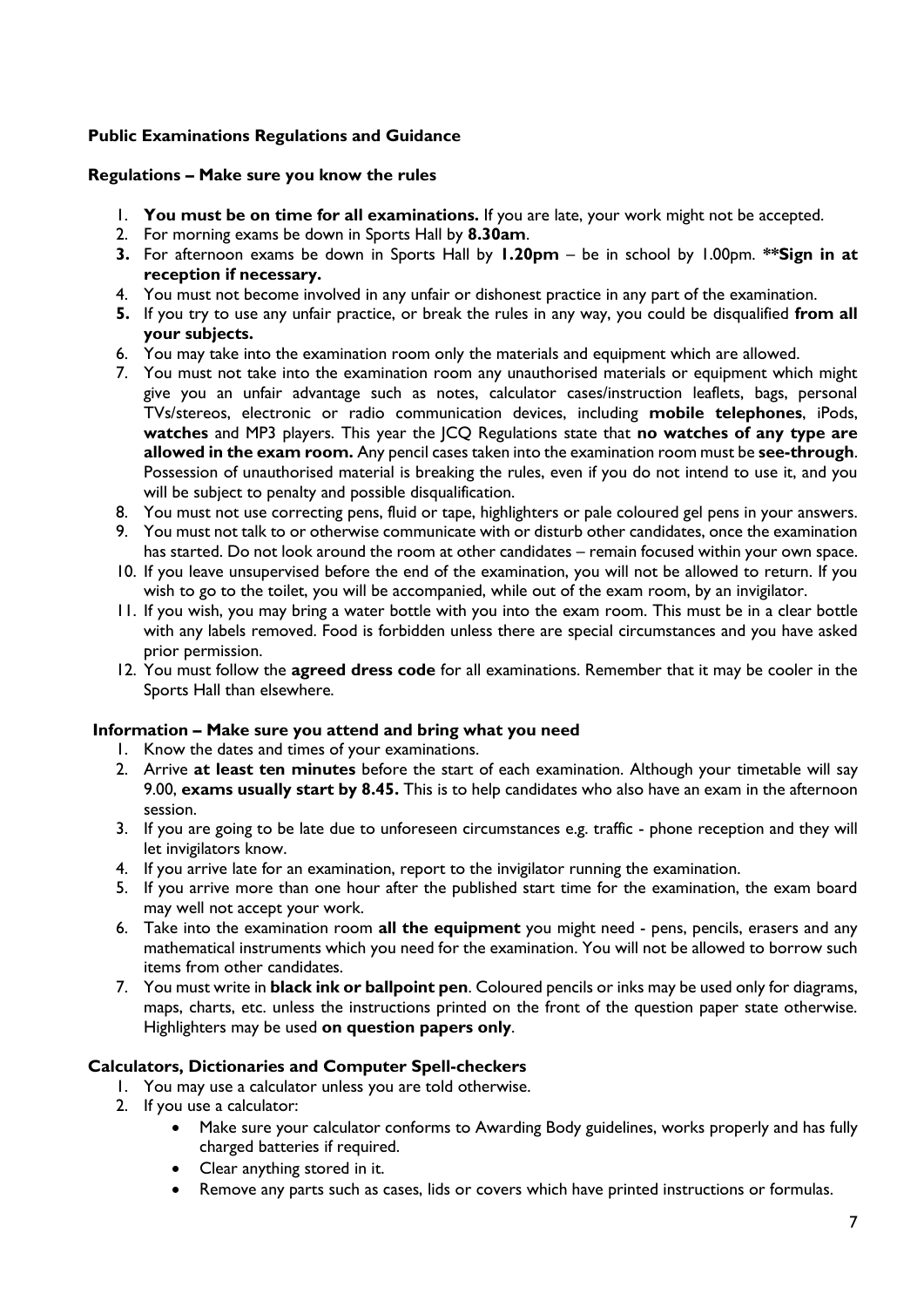- Do not bring into the examination room any operating instructions or prepared programs.
- 3. You must not use a dictionary or computer spell checker unless you are told that you may do so.
- 4. For EAL candidates, exam copies of an approved dictionary in the relevant language will be available to you for each exam. Please leave the dictionary on your desk at the end of the exam.
- 5. Dictionaries **are not permitted** for GCSE exams where marks are awarded for Spelling, Punctuation and Grammar i.e. GCSE English Language and Literature, GCSE Geography, GCSE History and GCSE RS exams.

# **Instructions**

- 1. Once in the exam room, you should settle quickly and remain silent, while the papers are given out.
- 2. Listen to the invigilator and do what you are asked to do.
- 3. Tell the invigilator at once:
	- If you think you have not been given the right question paper or all the materials listed on the front of the paper;
	- If the question paper is incomplete or badly printed.
- 4. Read and carefully follow the instructions printed on the question paper and/or on the answer booklet.
- 5. Fill in the details required on the front of the question paper and/or the answer booklet before you start the examination.
- 6. Do your rough work on the proper examination stationery. Cross it through and hand it in with your answers.

# **Advice and Assistance**

- 1. If on the day of the examination you feel that your work may be affected by ill health or any other reason, tell the invigilator.
- 2. Put up your hand during the examination if:
	- You have a problem and are in doubt about what you should do.
	- You feel ill.
	- You need more paper.
- 3. You must not ask for, and will not be given, any explanation of the questions.

# **The end of the Examination**

- 1. If you have used more than one answer booklet and/or any loose sheets of paper, you must place them in the correct order.
- 2. Fasten them together with a treasury tag before you leave.
- 3. You must not leave the examination room until the invigilator tells you to do so. If you finish early, you will not be allowed to leave the exam room **until the official end time of the examination**.
- 4. You must not take from the examination room any examination stationery, used or unused, rough work or any other materials provided for the examination.
- 5. You must leave the examination room in **complete silence**, remaining silent until **outside** the Sports Hall, as there are often other exams still going on.

# **Examination Clashes**

Unfortunately, it can happen that you have an examination clash, where two different exams/subjects are timetabled in the same session. In this case you may have to split papers and sit one in morning/one in afternoon. You will be kept under centre supervision between exams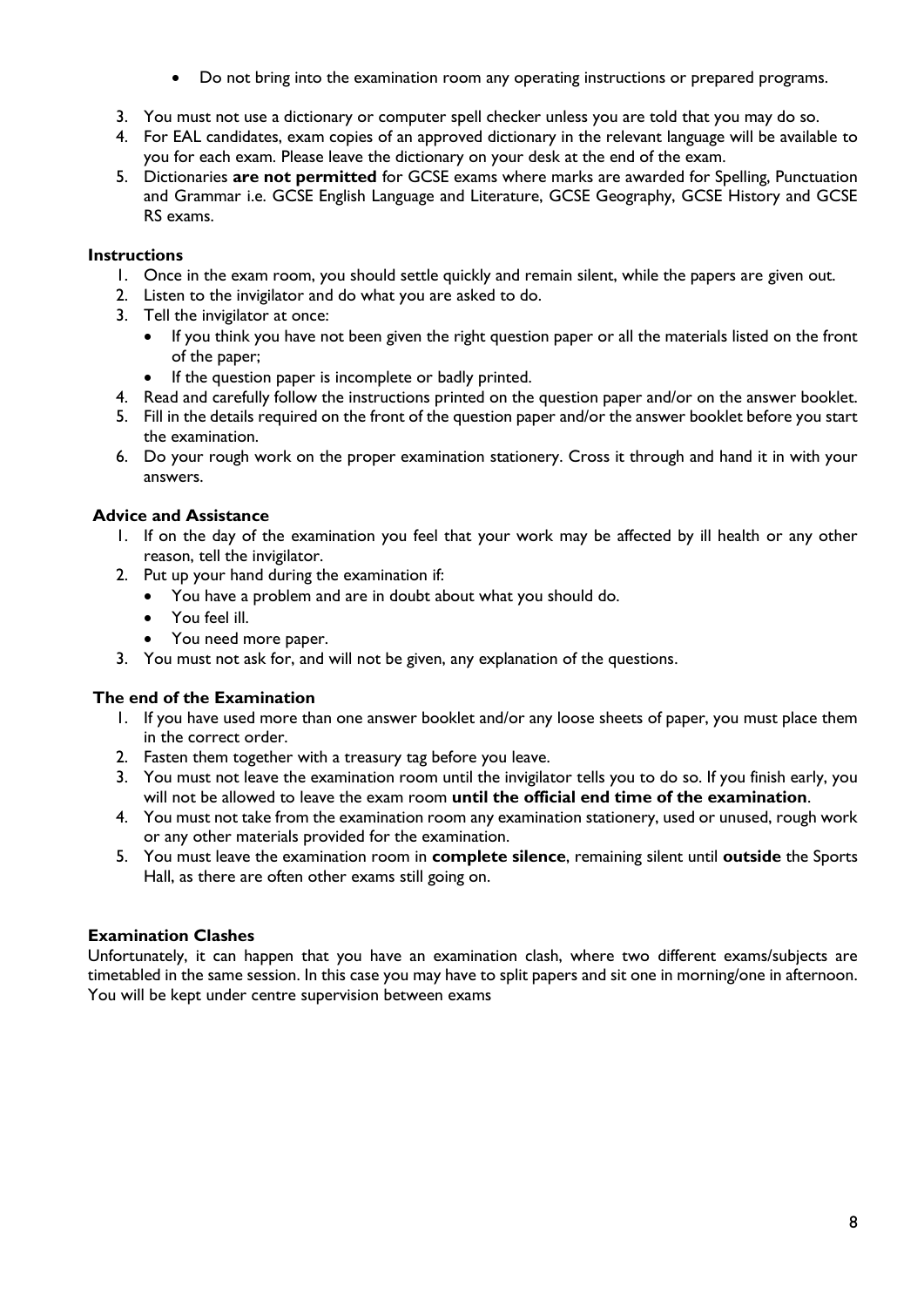## **Instructions to candidates using word processors in exams.**

- Candidates will use a laptop provided by the school, which has had internet access and spell-check disabled.
- Candidates must ensure that their centre number, candidate number and the unit/component code appear on each page as a header or footer: e.g. 12345/8001 – 6391/01.
- Each page of the typed script must be numbered, e.g. page 1 of 6. This could also be as a header or footer.
- Candidates should use a minimum of 12pt font and double spacing in order to assist examiners when marking.
- Candidates **must save their work at regular intervals**. This way, if there is a complication or technical issue, the candidate's work is not lost.
- Candidates will save their work to a portable storage medium provided by the Exams Officer.
- Laptops must have the facility to print from a portable storage medium. This must be done after the examination is over.
- After the exam, the candidate must be present to verify that the work printed is his or her own. Word processed scripts are then attached to any answer booklet containing some of the answers. It is perfectly acceptable to answer some questions in the answer booklet and word process others.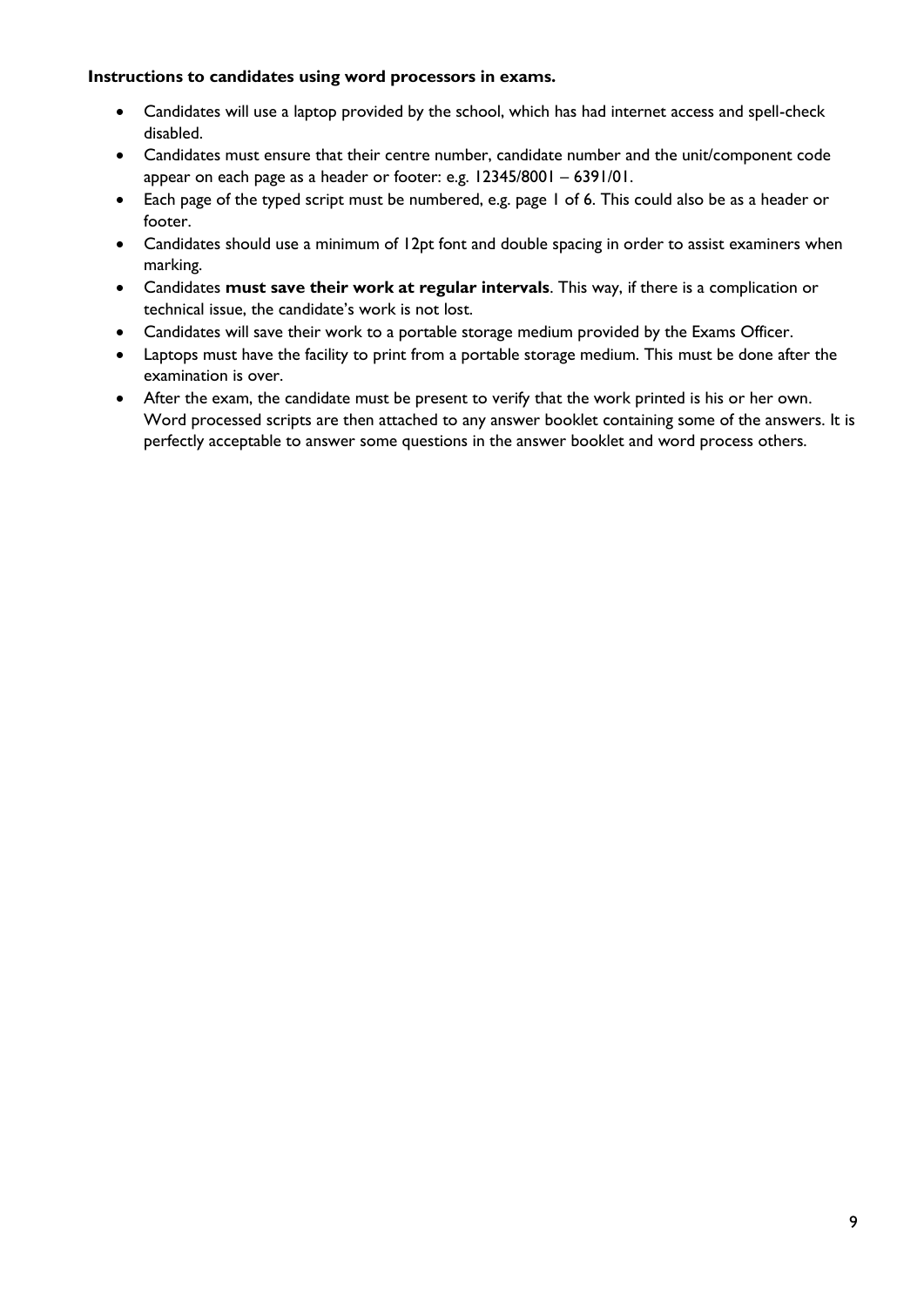## **Appendix 1: Appeal against Internal marking**

This form should be completed in all cases where a candidate wishes to request a review of a Centre Assessed Mark, awarded for an internally marked Assessment

| Name of appellant                                                                                              |                                                                                                         |  |  |  |
|----------------------------------------------------------------------------------------------------------------|---------------------------------------------------------------------------------------------------------|--|--|--|
| <b>Awarding Body</b>                                                                                           |                                                                                                         |  |  |  |
| Subject                                                                                                        |                                                                                                         |  |  |  |
| Unit                                                                                                           |                                                                                                         |  |  |  |
| Teacher who marked work                                                                                        |                                                                                                         |  |  |  |
| Date mark given to candidate                                                                                   |                                                                                                         |  |  |  |
| Please state the grounds for your appeal below:                                                                |                                                                                                         |  |  |  |
|                                                                                                                |                                                                                                         |  |  |  |
|                                                                                                                |                                                                                                         |  |  |  |
|                                                                                                                |                                                                                                         |  |  |  |
|                                                                                                                |                                                                                                         |  |  |  |
|                                                                                                                |                                                                                                         |  |  |  |
|                                                                                                                |                                                                                                         |  |  |  |
|                                                                                                                |                                                                                                         |  |  |  |
|                                                                                                                |                                                                                                         |  |  |  |
|                                                                                                                |                                                                                                         |  |  |  |
|                                                                                                                |                                                                                                         |  |  |  |
|                                                                                                                |                                                                                                         |  |  |  |
|                                                                                                                |                                                                                                         |  |  |  |
|                                                                                                                |                                                                                                         |  |  |  |
|                                                                                                                |                                                                                                         |  |  |  |
|                                                                                                                |                                                                                                         |  |  |  |
|                                                                                                                |                                                                                                         |  |  |  |
|                                                                                                                |                                                                                                         |  |  |  |
|                                                                                                                |                                                                                                         |  |  |  |
|                                                                                                                |                                                                                                         |  |  |  |
|                                                                                                                |                                                                                                         |  |  |  |
|                                                                                                                |                                                                                                         |  |  |  |
|                                                                                                                |                                                                                                         |  |  |  |
|                                                                                                                |                                                                                                         |  |  |  |
|                                                                                                                |                                                                                                         |  |  |  |
|                                                                                                                |                                                                                                         |  |  |  |
|                                                                                                                |                                                                                                         |  |  |  |
|                                                                                                                |                                                                                                         |  |  |  |
|                                                                                                                |                                                                                                         |  |  |  |
| Appeal against an internal marking decision                                                                    |                                                                                                         |  |  |  |
| <b>Appellant declaration</b>                                                                                   |                                                                                                         |  |  |  |
| By signing here, I am confirming I understand the purpose of the appeal will be to decide whether the internal |                                                                                                         |  |  |  |
| assessment in question has been fairly marked according to specification guidelines. I understand that, in     |                                                                                                         |  |  |  |
|                                                                                                                | questioning the mark awarded, my work will be passed to the Deputy Principal or another member of staff |  |  |  |
|                                                                                                                | who has appropriate competence but has had no previous involvement with the assessment of my work and   |  |  |  |
| has no interest in the review.                                                                                 |                                                                                                         |  |  |  |
|                                                                                                                |                                                                                                         |  |  |  |
| Signature:                                                                                                     | Date of signature:                                                                                      |  |  |  |

**The appellant declaration against the relevant appeal must be signed, dated and returned to the Exams Officer along with a cheque to cover the administrative costs. Cheques should be made be payable to The Mount School York.**

**The Exams Officer must receive your request for an appeal and payment within 5 working days of the date the candidate was first informed of the original assessment mark.**